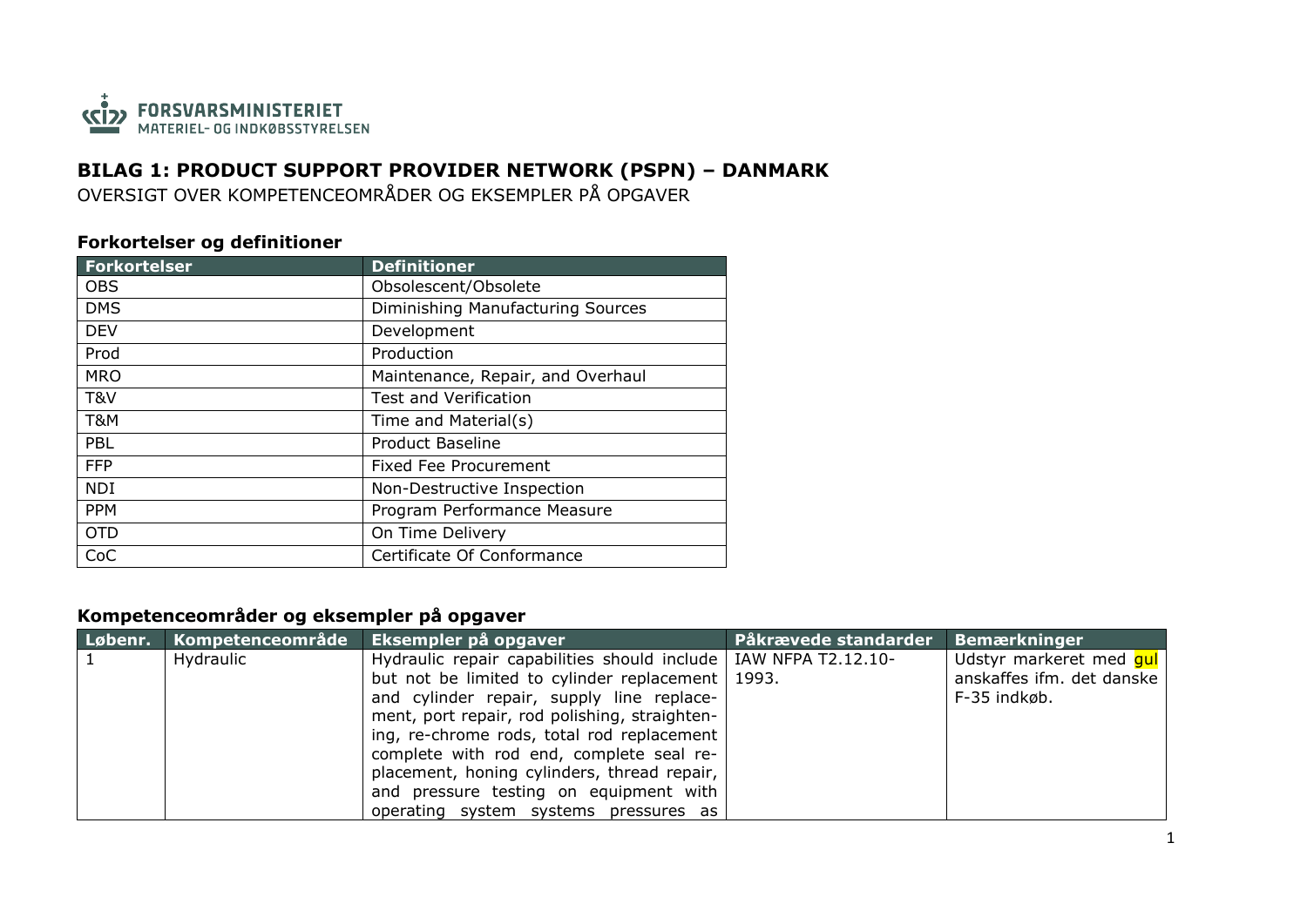|   |           | high as 5000 psi (hydrostatic/pneumatic)<br>Pump repair capabilities should include but<br>not be limited to: Vane, piston, gear, and<br>gerotor pumps. Valve repair capabilities<br>should include all low medium and high<br>pressure valves, both manual and actuated.<br>Valves should be tested to at least their<br>maximum working pressure when repaired.<br>Servo valve repairs should be to OEM pub-<br>lished specs or with parts that meet or ex-<br>ceed those specs. Post repair tests should<br>include input signal flow linearity, flow<br>symmetry, null bias, and pressure gain.<br>Internal leakage, external leakage, stability<br>and coil resistance.<br><b>Equipment Examples:</b><br>· Hydraulic Servicing Unit: Portable pump |                                                   |                                                      |
|---|-----------|---------------------------------------------------------------------------------------------------------------------------------------------------------------------------------------------------------------------------------------------------------------------------------------------------------------------------------------------------------------------------------------------------------------------------------------------------------------------------------------------------------------------------------------------------------------------------------------------------------------------------------------------------------------------------------------------------------------------------------------------------------|---------------------------------------------------|------------------------------------------------------|
|   |           | used for supplying aircraft reservoir with<br>small amounts of fluid (Low complexity).                                                                                                                                                                                                                                                                                                                                                                                                                                                                                                                                                                                                                                                                  |                                                   |                                                      |
|   |           | • Aircraft Jacks: Elevates aircraft for<br>maintenance (Low complexity).                                                                                                                                                                                                                                                                                                                                                                                                                                                                                                                                                                                                                                                                                |                                                   |                                                      |
|   |           | • Component Lift Jacks: Facilitates mainte-<br>nance on aircraft systems (Low complexi-                                                                                                                                                                                                                                                                                                                                                                                                                                                                                                                                                                                                                                                                 |                                                   |                                                      |
|   |           | ty).<br>. Disabled Wheel Dolly: Used for towing                                                                                                                                                                                                                                                                                                                                                                                                                                                                                                                                                                                                                                                                                                         |                                                   |                                                      |
|   |           | aircraft with damaged wheel assembly (Low<br>complexity).                                                                                                                                                                                                                                                                                                                                                                                                                                                                                                                                                                                                                                                                                               |                                                   |                                                      |
|   |           | · Electric and Diesel Hydraulic Cart: Pro-<br>vides pressurized fluid to aircraft to facili-                                                                                                                                                                                                                                                                                                                                                                                                                                                                                                                                                                                                                                                            |                                                   |                                                      |
|   |           | tate movement of airframe assemblies and<br>servicing (High complexity).                                                                                                                                                                                                                                                                                                                                                                                                                                                                                                                                                                                                                                                                                |                                                   |                                                      |
| 2 | Pneumatic | Evaluate, repair, and rebuild on welded,<br>NFPA tie rod, and telescopic pneumatic cyl-                                                                                                                                                                                                                                                                                                                                                                                                                                                                                                                                                                                                                                                                 | IAW NFPA T2.12.10-1993<br>(Hydrostatic testing of | Udstyr markeret med qul<br>anskaffes ifm. det danske |
|   |           | inders. Repair or replace for flat body cylin-<br>ders and hollow bore cylinders. Repair or                                                                                                                                                                                                                                                                                                                                                                                                                                                                                                                                                                                                                                                             | cylinders).                                       | F-35 indkøb.                                         |
|   |           | replace Vane type and rack and pinion type<br>rotary actuators. Repair or replace pneu-                                                                                                                                                                                                                                                                                                                                                                                                                                                                                                                                                                                                                                                                 |                                                   |                                                      |
|   |           | matic cylinders. New replacements for                                                                                                                                                                                                                                                                                                                                                                                                                                                                                                                                                                                                                                                                                                                   |                                                   |                                                      |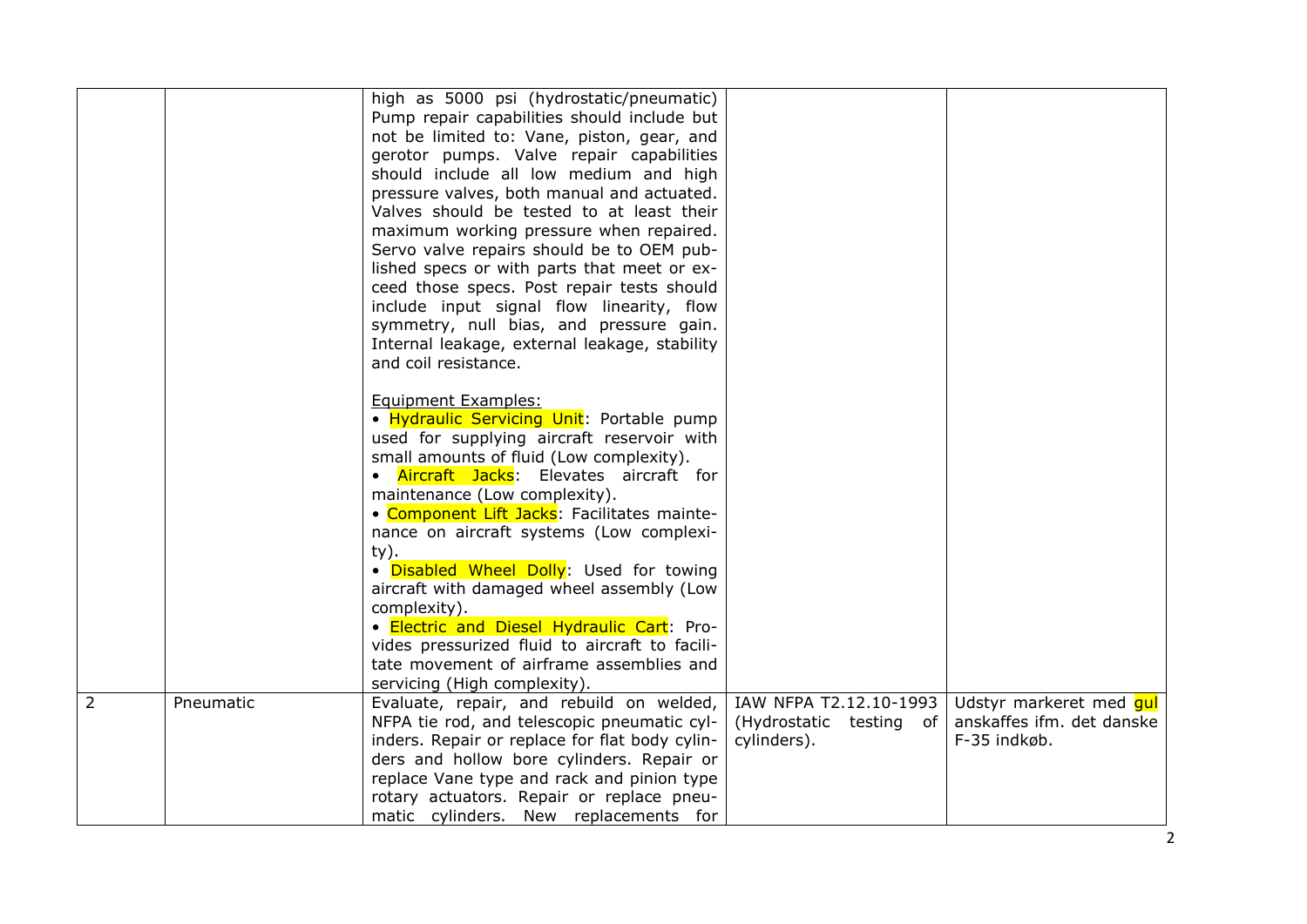|   |            | NFPA, welded, and multi-stage cylinders.<br>Barrel honing up to 16" diameter x 28"<br>long. Pneumatic operating system pres-<br>sures are as high as 5000 psi. Cylinder re-<br>pair or replacement components including<br>but not limited to: Tie rods, induction hard-<br>ened chrome rods, glands, pistons, rod<br>eyelets, and high grade fasteners. Coatings<br>and plating: High nickel chromes, tungsten,<br>HVOF, and standard chrome. Multistage<br>cylinder testing with counterbalance load<br>testing.                                       |                                                                                                                                                                                                                                          |                                                                      |
|---|------------|----------------------------------------------------------------------------------------------------------------------------------------------------------------------------------------------------------------------------------------------------------------------------------------------------------------------------------------------------------------------------------------------------------------------------------------------------------------------------------------------------------------------------------------------------------|------------------------------------------------------------------------------------------------------------------------------------------------------------------------------------------------------------------------------------------|----------------------------------------------------------------------|
|   |            | Equipment Examples:<br>• Two Bottle Oxygen Servicing Cart (Low<br>complexity)<br>• Servicing BOS container for aircraft ejec-<br>tion seat.<br>· Six (6) Bottle Nitrogen Cart: Provide<br>pressurized nitrogen for servicing aircraft<br>systems.<br>• Self-Generating Nitrogen Servicing Cart<br>(SGNTS) Provides pressurized nitrogen for<br>servicing aircraft systems (High complexi-<br>$ty)$ .<br>. Oxygen Servicing Equipment (Low com-<br>plexity).                                                                                              |                                                                                                                                                                                                                                          |                                                                      |
| 3 | Electrical | • Oxygen Mask test Set (Low complexity).<br>Repair capabilities should include but not be<br>limited to: AC power regulators, AC/DC<br>servos, actuators/control motors, amplifi-<br>ers, cables, cable ends, plugs, printed cir-<br>cuit boards, digital indicators, electric motor<br>drives, hi-pots, indicators, input/output<br>modules, inverter drives, linear transduc-<br>ers, logic control cards, multi axis drives,<br>motors, power supplies, relays, servos,<br>tachometers,<br>switches,<br>thermometers,<br>transducers, wire harnesses. | Industry standards<br>should include<br>AS9100/ISO-9001 Quali-<br>ty standard, IC J-STD-<br>001D Standard for Sol-<br>dered Electrical and Elec-<br>tronic Assemblies, AN-<br>SI/ESD S20.20-2014,<br>and/or applicable IEC<br>Standards. | Udstyr markeret med qui<br>anskaffes ifm. det danske<br>F-35 indkøb. |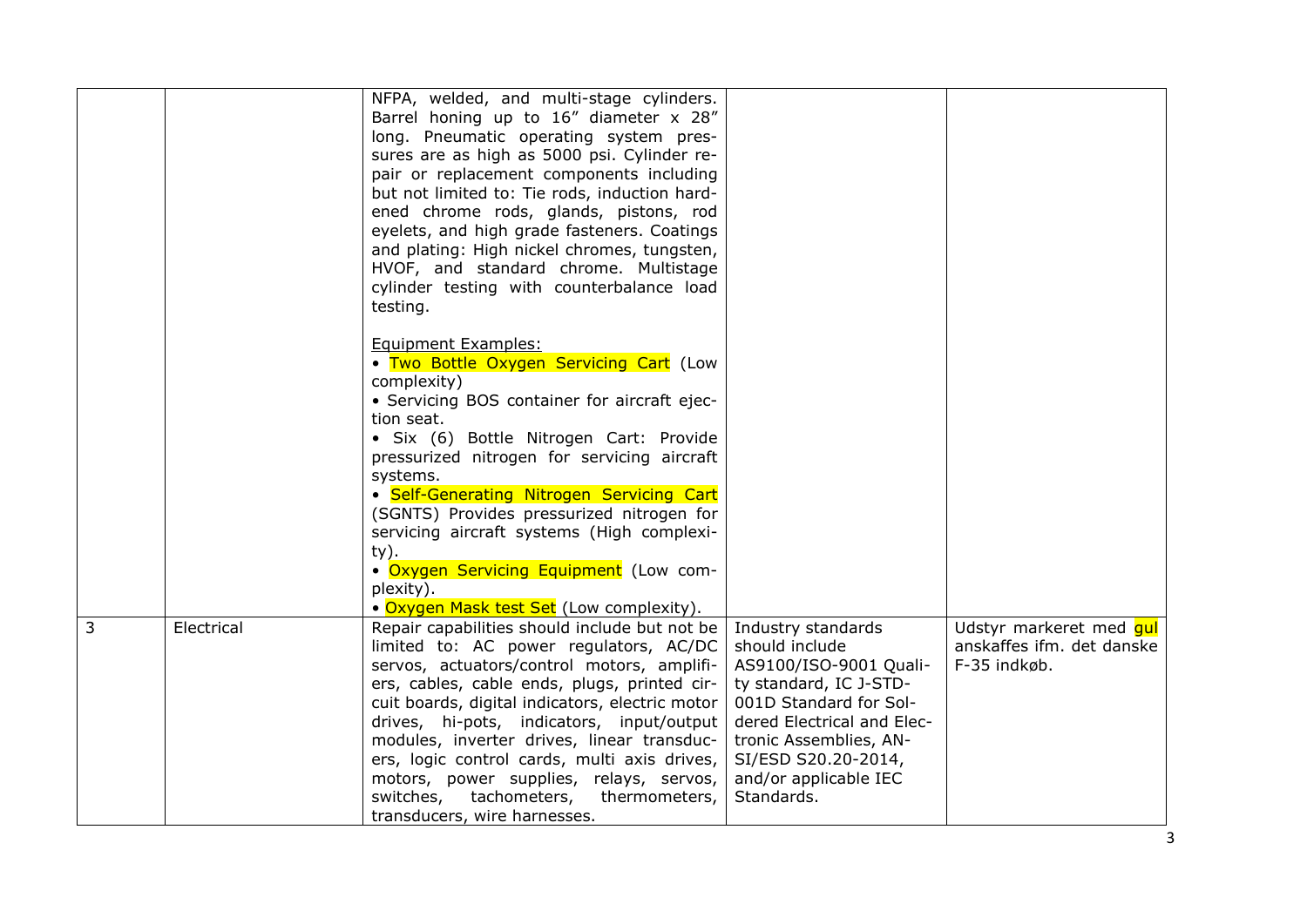| 4 | Diesel Engine                            | <b>Equipment Examples:</b><br>• Electronic Control and Test: Tests aircraft<br>systems.<br>· Electric & Diesel Motors used for Power<br>Distribution Units: Aircraft and support<br>equipment cart power distribution<br>• 270/28 VDC power generation equipment<br>Repair capabilities should include but not be<br>limited to: Engine removal and replace-<br>ment, reconditioning/repairs of cylinder<br>heads and liners, exhaust valve assembly,<br>fuel equipment (pumps, liners, injectors,<br>tanks, fuel quantity metering), lube oil,<br>water pumps, pistons and connecting rods,<br>rocker gears and vibration dampers. Re-<br>habbing bearings, honing of liners and<br>grinding of tablatures, polishing of crank-<br>shaft bearing journals, and engine block<br>machining, precision horizontal boring and<br>milling, engine mount and support inter-<br>face, welding, engine exhaust system, en-<br>gine cooling systems, engine electrical sys-<br>tem, harness repair/replace, control system<br>diagnostics and troubleshooting.<br><b>Equipment Examples:</b> | Reference Industry<br>standards include<br>ISO9001:2008, ISO<br>1940, ANSI/ACDE 01-<br>2009 and sight any En-<br>gine OEM licensing, certi-<br>fications or training. | Forsvaret anskaffer elek-<br>trisk drevne bugsering-<br>skøretøjer<br>elek-<br>og<br>trisk/dieseldrevne flybug-<br>seringskøretøjer gennem<br>udbud via FMI, og ikke<br>som del af PSPn/via LM:<br>"Prime mover for support<br>equipment and diesel<br>powered carts". Vedlige-<br>holdelsen af vognen vil<br>dermed ikke nødvendig-<br>vis være en del af PSPn. |
|---|------------------------------------------|--------------------------------------------------------------------------------------------------------------------------------------------------------------------------------------------------------------------------------------------------------------------------------------------------------------------------------------------------------------------------------------------------------------------------------------------------------------------------------------------------------------------------------------------------------------------------------------------------------------------------------------------------------------------------------------------------------------------------------------------------------------------------------------------------------------------------------------------------------------------------------------------------------------------------------------------------------------------------------------------------------------------------------------------------------------------------------------|-----------------------------------------------------------------------------------------------------------------------------------------------------------------------|------------------------------------------------------------------------------------------------------------------------------------------------------------------------------------------------------------------------------------------------------------------------------------------------------------------------------------------------------------------|
|   |                                          | • Prime mover for support equipment and<br>diesel powered carts: All maintenance of<br>diesel engines to include: Overhaul; fault                                                                                                                                                                                                                                                                                                                                                                                                                                                                                                                                                                                                                                                                                                                                                                                                                                                                                                                                                    |                                                                                                                                                                       |                                                                                                                                                                                                                                                                                                                                                                  |
|   |                                          | analysis; remove and replace.                                                                                                                                                                                                                                                                                                                                                                                                                                                                                                                                                                                                                                                                                                                                                                                                                                                                                                                                                                                                                                                        |                                                                                                                                                                       |                                                                                                                                                                                                                                                                                                                                                                  |
| 5 | Air Conditioning<br>and<br>Refrigeration | Repair capabilities should include but not be<br>limited to: Run capacitor, temperature con-                                                                                                                                                                                                                                                                                                                                                                                                                                                                                                                                                                                                                                                                                                                                                                                                                                                                                                                                                                                         |                                                                                                                                                                       | Udstyr markeret med qui<br>anskaffes ifm. det danske                                                                                                                                                                                                                                                                                                             |
|   |                                          |                                                                                                                                                                                                                                                                                                                                                                                                                                                                                                                                                                                                                                                                                                                                                                                                                                                                                                                                                                                                                                                                                      |                                                                                                                                                                       | F-35 indkøb.                                                                                                                                                                                                                                                                                                                                                     |
|   |                                          | trol board, control board, thermistor, ther-                                                                                                                                                                                                                                                                                                                                                                                                                                                                                                                                                                                                                                                                                                                                                                                                                                                                                                                                                                                                                                         |                                                                                                                                                                       |                                                                                                                                                                                                                                                                                                                                                                  |
|   |                                          | mostat, compressor, condenser coils, R-                                                                                                                                                                                                                                                                                                                                                                                                                                                                                                                                                                                                                                                                                                                                                                                                                                                                                                                                                                                                                                              |                                                                                                                                                                       |                                                                                                                                                                                                                                                                                                                                                                  |
|   |                                          | 134a refrigerant replacement, sensors, re-                                                                                                                                                                                                                                                                                                                                                                                                                                                                                                                                                                                                                                                                                                                                                                                                                                                                                                                                                                                                                                           |                                                                                                                                                                       |                                                                                                                                                                                                                                                                                                                                                                  |
|   |                                          | lays, cabling, and hoses by an EPA Section                                                                                                                                                                                                                                                                                                                                                                                                                                                                                                                                                                                                                                                                                                                                                                                                                                                                                                                                                                                                                                           |                                                                                                                                                                       |                                                                                                                                                                                                                                                                                                                                                                  |
|   |                                          | 608 Type I, II, III, or Universal certified                                                                                                                                                                                                                                                                                                                                                                                                                                                                                                                                                                                                                                                                                                                                                                                                                                                                                                                                                                                                                                          |                                                                                                                                                                       |                                                                                                                                                                                                                                                                                                                                                                  |
|   |                                          | technician. Industry standards include                                                                                                                                                                                                                                                                                                                                                                                                                                                                                                                                                                                                                                                                                                                                                                                                                                                                                                                                                                                                                                               |                                                                                                                                                                       |                                                                                                                                                                                                                                                                                                                                                                  |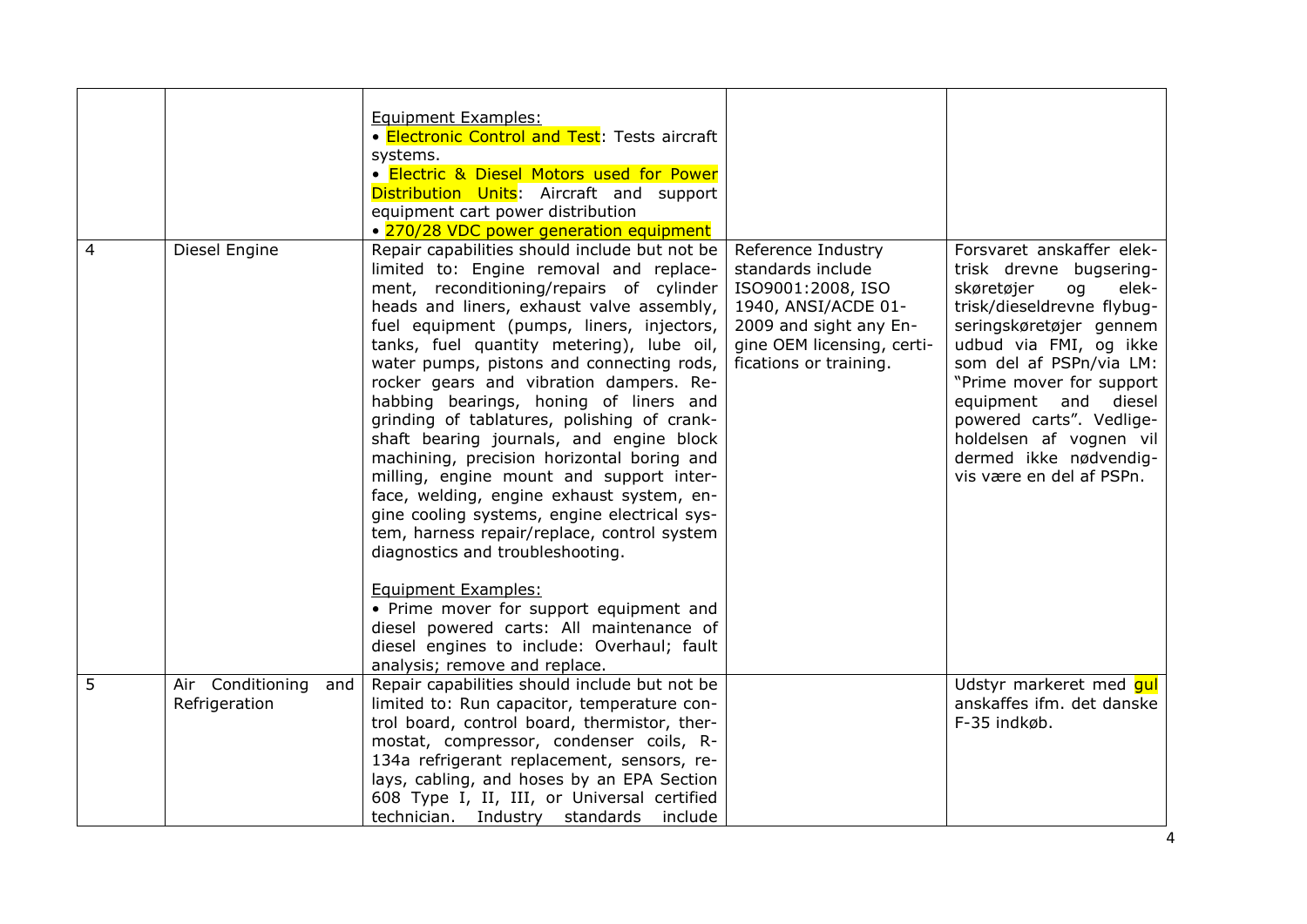|   |                       | ISO9001:2008.                                                                                                                                                                                                                                                                                                                                                                                 |                                                                                                                                 |                                                                       |
|---|-----------------------|-----------------------------------------------------------------------------------------------------------------------------------------------------------------------------------------------------------------------------------------------------------------------------------------------------------------------------------------------------------------------------------------------|---------------------------------------------------------------------------------------------------------------------------------|-----------------------------------------------------------------------|
|   |                       | Equipment Examples:<br>• Repair of Air Conditioning Units using<br>both diesel and electric drive motors (High<br>complexity).<br>• PAO cart with air conditioning cooling sys-<br>tem (High complexity).<br>• Power cart with air conditioning cooling<br>system (High complexity).<br>• Hand Held Pilot Cooling Unit.                                                                       |                                                                                                                                 |                                                                       |
| 6 | Running Gear          | Repair capabilities should include but not be<br>limited to: Wheels, axles, casters, tie rod<br>bushings, tow bars, hub bolts, spindles,<br>surge brakes, brake lines, parking brakes<br>(mechanical and hydraulic), tires, roller<br>bearings, and suspension systems.<br>Equipment Examples:<br>• Systems for cart and trailers to include:<br>Tow bar, brake, tire\wheel, bearings, axles, | Industry standards in-<br>clude ISO9001:2008.                                                                                   | Forskellige opgaver rela-<br>teret til undervogne på<br>støtteudstyr. |
| 7 | Structure - Metal     | transmissions\ differentials.<br>Repair capabilities should include but not be<br>limited to: Structural inspection and evalua-<br>tion of critical areas with emphasis on fa-<br>tigue and fracture, welding, heat treat, and<br>conversion coatings. Sheet metal fabrica-<br>tion, sheet metal repair, frame structure<br>(tube and beam), fasteners, weldments.                            | Industry standards in-<br>clude ISO9001:2008,<br>American Welding Society<br>(AWS) quality standards<br>(AWS D1.1, AWS D1.1M).  | Standard reparationspla-<br>dearbeide på støtteud-<br>styr.           |
| 8 | Structure - Composite | Repair capabilities should include but not be<br>limited to: Fiberglass and composite repair,<br>honeycomb core, patch repair, stepped co-<br>bonded repair, tapered-scarf co-bonded<br>repair, bolted doubler repairs, vacuum bag<br>processing, temperature and pressure con-<br>trolled curing, gel coat repair, fill and fair,<br>foam adhesion, insulation sound barrier<br>adhesion.    | Industry standards in-<br>clude ISO9001:2008,<br>AS7118/3A, AS7118/3,<br>AS7118/2, AS7118/2A,<br>AMS2980/5A, and<br>AMSSTD401A. |                                                                       |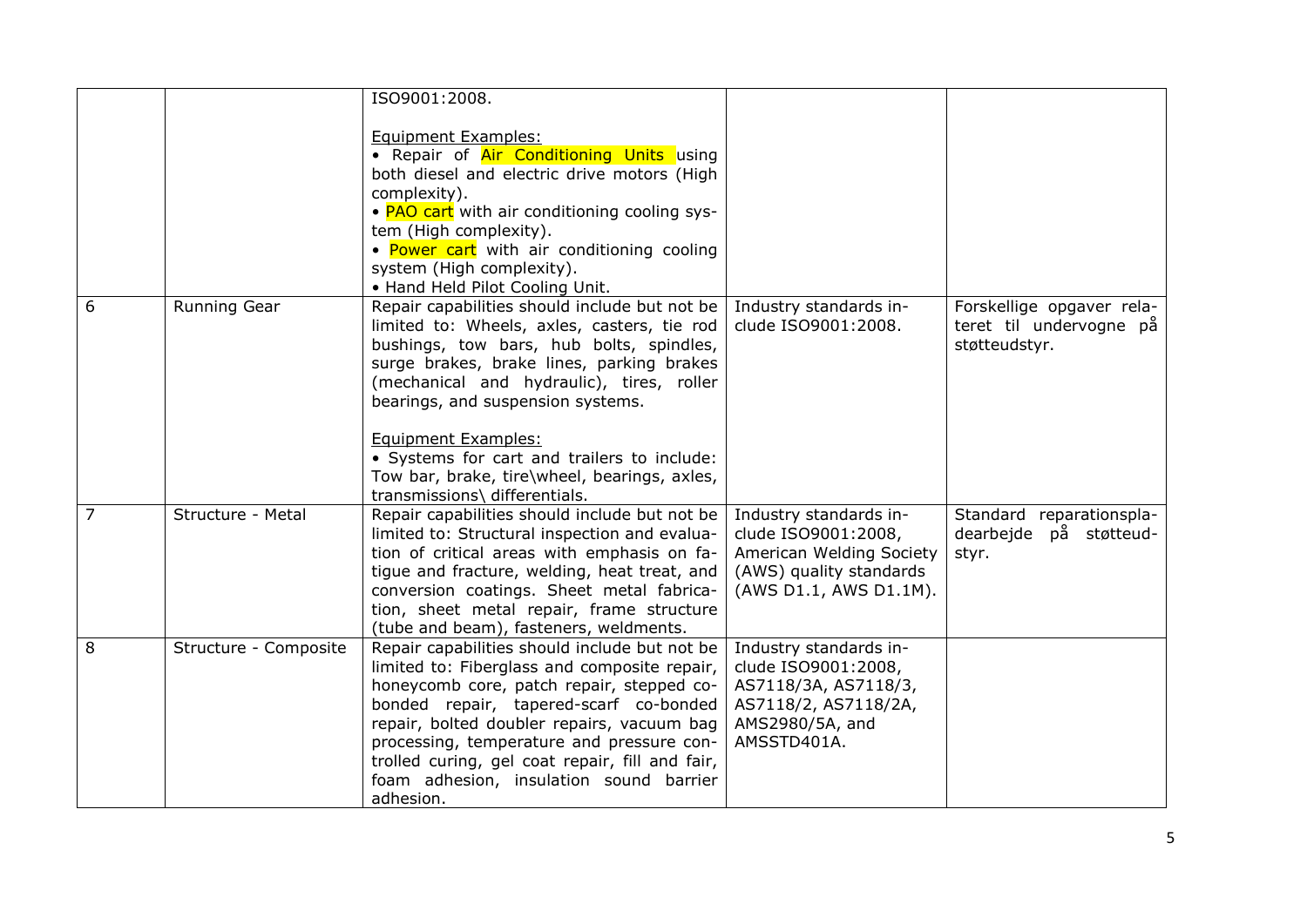| 9  | Paint and<br>Corrosion<br>Control | Repair capabilities should include but not be<br>limited to: Application of MIL-PRF-85582<br>Type I, Class N (One coat of primer/two<br>topcoats) or MIL-PRF-23377 Type I, Class N<br>as an alternative paint and primer, corro-<br>sion removal, sanding, grinding, media<br>blasting, surface preparation, water-break.<br>Facilities: Controlled temperature and hu-<br>midity environment.                                                                                                                   | Industry standards in-<br>clude ISO9001:2008,<br>NAVAIR 01-1A-509-2, TO<br>1-1-691, and MIL-STD-<br>7179. |                                                                      |
|----|-----------------------------------|------------------------------------------------------------------------------------------------------------------------------------------------------------------------------------------------------------------------------------------------------------------------------------------------------------------------------------------------------------------------------------------------------------------------------------------------------------------------------------------------------------------|-----------------------------------------------------------------------------------------------------------|----------------------------------------------------------------------|
|    |                                   | Equipment Examples:<br>• Paint and corrosion control repairs affect<br>a wide range of Equipment including Air<br>Conditioning Units, Hydraulic Servicing<br>Units, and PAO Servicing units both self-<br>propelled and towable. Additionally, a wide<br>selection of Adapters, Slings, Jacks, Tow<br>Bars, and Special tooling, etc. All equip-<br>required<br>to<br>support<br>aircraft<br>ment<br>flight/maintenance operations, training de-<br>vices and ALIS could be affected.                            |                                                                                                           |                                                                      |
| 10 | PAO (Polyalpha-Olefin<br>coolant) | Repair capabilities should include but not be<br>limited to: Air pump, check valves, diffus-<br>ers, pressure gages, pressure relief valves,<br>tires, hoses, and QD fittings.<br>Equipment Examples:<br>· PAO Portable Servicing Unit: Portable<br>pump used for supplying aircraft reservoir<br>with small amounts of fluid (Low complexi-<br>$ty)$ .<br>• PAO Electric and Diesel Cart: Used for<br>conditioning, removing, and resupplying<br>fluid used for aircraft avionics cooling (High<br>complexity). | Industry standards in-<br>clude ISO9001:2008.                                                             | Udstyr markeret med qul<br>anskaffes ifm. det danske<br>F-35 indkøb. |
| 11 | Load Test - Proof Load            | Capability to Load Test / Proof Load Jacks.<br>Lifting Devices and Slings.<br>Equipment Examples:                                                                                                                                                                                                                                                                                                                                                                                                                | Industry standards in-<br>clude ISO9001:2008.                                                             | Udstyr markeret med qul<br>anskaffes ifm. det danske<br>F-35 indkøb. |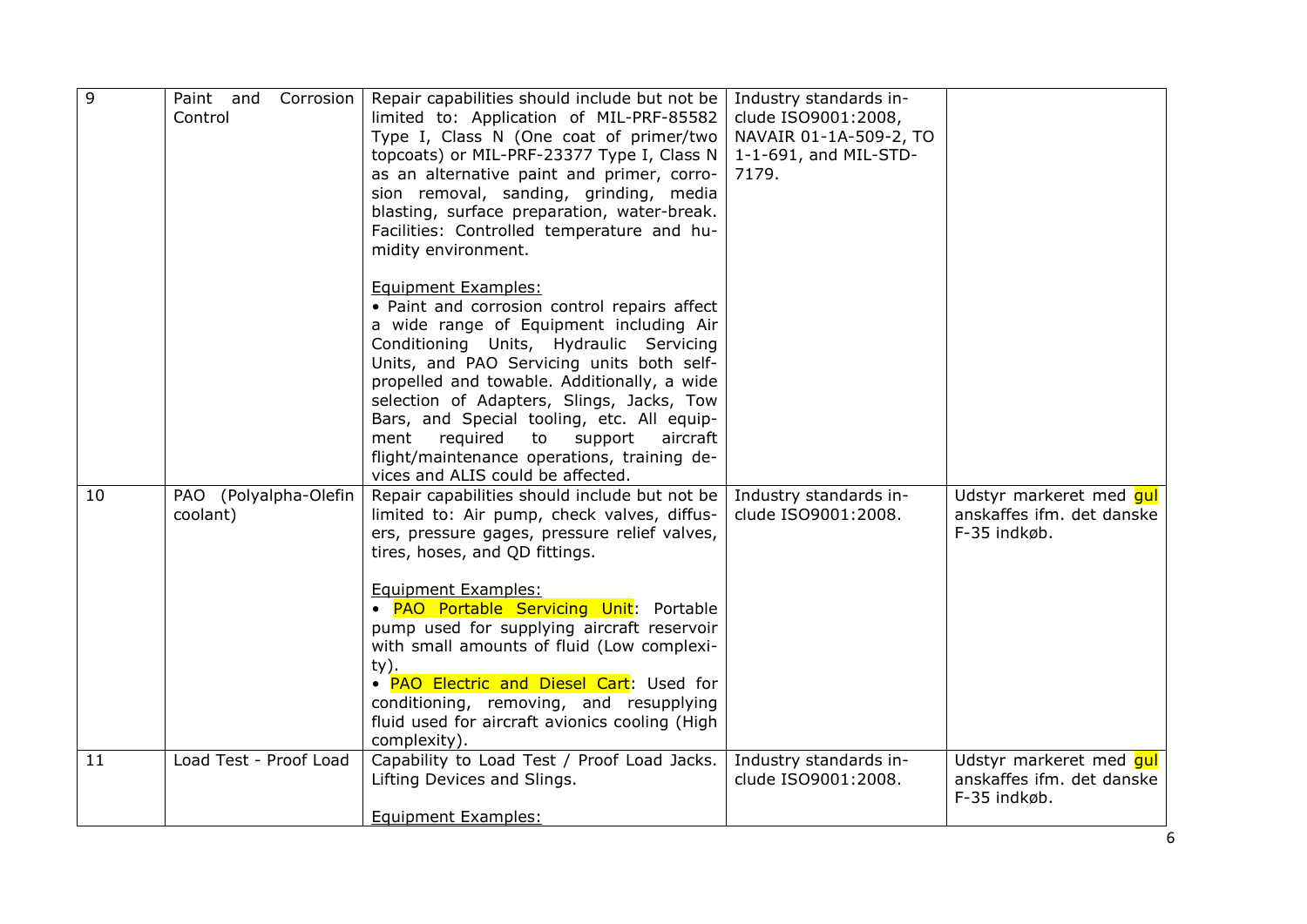|    |                              | · Aircraft Axle Jack, Aircraft Tri-Pod Jack,<br><b>Installation Slings.</b> (Low complexity).                                                                                                                                                                                                                                                                                                                                                                                                                                                                                                                                                                                             |                                               |                                                                      |
|----|------------------------------|-------------------------------------------------------------------------------------------------------------------------------------------------------------------------------------------------------------------------------------------------------------------------------------------------------------------------------------------------------------------------------------------------------------------------------------------------------------------------------------------------------------------------------------------------------------------------------------------------------------------------------------------------------------------------------------------|-----------------------------------------------|----------------------------------------------------------------------|
| 12 | IT Systems and Ser-<br>vices | Repair capabilities should include but not be<br>limited to: Blade servers, zero clients, clear<br>cubes, server racks, storage area network,<br>switches, and power supplies.                                                                                                                                                                                                                                                                                                                                                                                                                                                                                                            |                                               | Udstyr markeret med gul<br>anskaffes ifm. det danske<br>F-35 indkøb. |
|    |                              | Equipment Examples:<br>• Repair, maintenance and set-up of serv-<br>ers, server systems, networks, consoles<br>and computer hardware.<br>• Troubleshooting services for computer<br>systems.                                                                                                                                                                                                                                                                                                                                                                                                                                                                                              |                                               |                                                                      |
| 13 | Flight Simulator Repair      | Repair capabilities should include but not be<br>limited to: Host Computer- Computer sys-<br>tem repair services, Visual- Mylar mirror<br>wash, Mylar mirror re-skins, change and<br>repair of projectors, change and repair of<br>CRT's, repair of image generators, back<br>projection screen replacement, integration<br>with the host computer, calibration, regres-<br>sion testing, visual System tuning. Motion &<br>Control Loading- Servo valves, sensors,<br>motion legs, nitrogen cylinders, HPU reser-<br>voirs, pumps, cooling systems, control<br>units, control loading system parts (power<br>units, force jacks etc.) Scheduled mainte-<br>nance.<br>Equipment Examples: | Industry standards in-<br>clude ISO9001:2008. | Udstyr markeret med qul<br>anskaffes ifm. det danske<br>F-35 indkøb. |
|    |                              | • The installation, repair, and maintenance<br>of flight simulator hardware (examples in-<br>clude consoles, electrical, computer sys-<br>tems and other training devices).<br>• Troubleshooting services for flight simula-<br>tor systems.                                                                                                                                                                                                                                                                                                                                                                                                                                              |                                               |                                                                      |
| 14 | Calibration<br>Proof<br>Load | Capabilities should include but not be lim-<br>ited to: Pressure/Vacuum- gauges and                                                                                                                                                                                                                                                                                                                                                                                                                                                                                                                                                                                                       | Industry standards in-<br>clude ISO9001:2008. | Udstyr markeret med gul<br>anskaffes ifm. det danske                 |